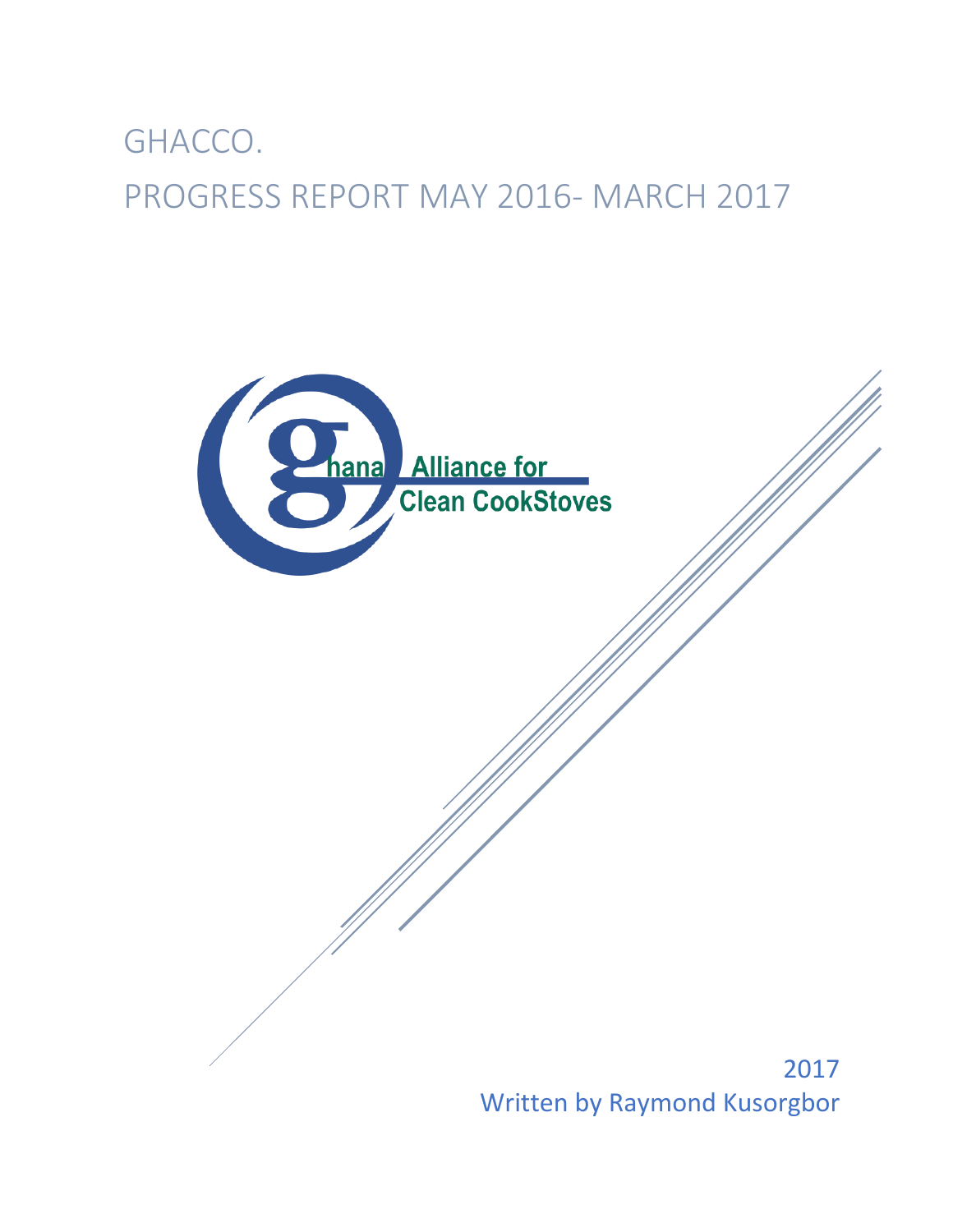# Table of Contents

| 3.0 COOKSTOVES POLICY & PLANNING GUIDELINE. 3.1 GHANA COOKSTOVES SECTOR |
|-------------------------------------------------------------------------|
|                                                                         |
|                                                                         |
|                                                                         |
|                                                                         |
|                                                                         |
|                                                                         |
|                                                                         |
| 7.0 NATIONALLY APPROPRIATE MITIGATION ACTION (NAMA) INVESTMENT GUIDE  9 |
|                                                                         |
|                                                                         |
|                                                                         |
|                                                                         |
|                                                                         |
| 12.0 FIELD VISITS COOKSTOVES ENTERPRISES MAJOR DISTRIBUTORS OF CLEAN    |
|                                                                         |
| 14.0 GHACCO STOVES DONATION TO GES AND NATIONAL COOK ART FESTIVAL       |
|                                                                         |
|                                                                         |
|                                                                         |
|                                                                         |
|                                                                         |
|                                                                         |
|                                                                         |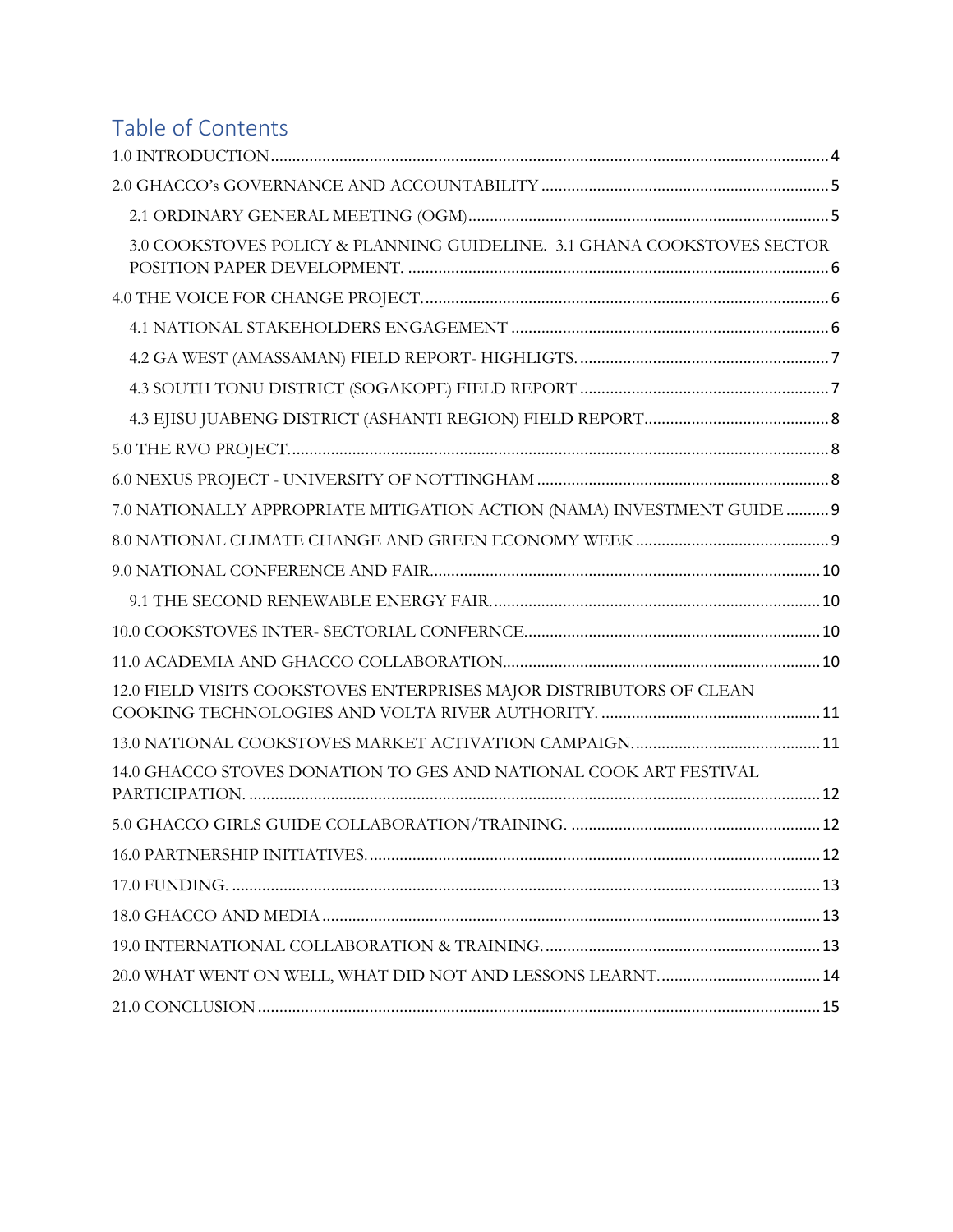| Fig 3: Commercial Kenkey Producer frying fish near Kuntunse MA School, Accra          |
|---------------------------------------------------------------------------------------|
|                                                                                       |
| Fig 5: A woman in Palm Oil Production at Norbuem in Ejisu Juaben District             |
|                                                                                       |
|                                                                                       |
| Fig:8 GHACCO participated and exhibited during the Sustainability Dialogue Conference |
|                                                                                       |
|                                                                                       |
| Fig:10 Sarah Agbey, Vice Chairperson of GHACCO donating stoves to GES at their Head   |
|                                                                                       |
| Fig 11: GHACCO participants in group picture of the training.                         |
|                                                                                       |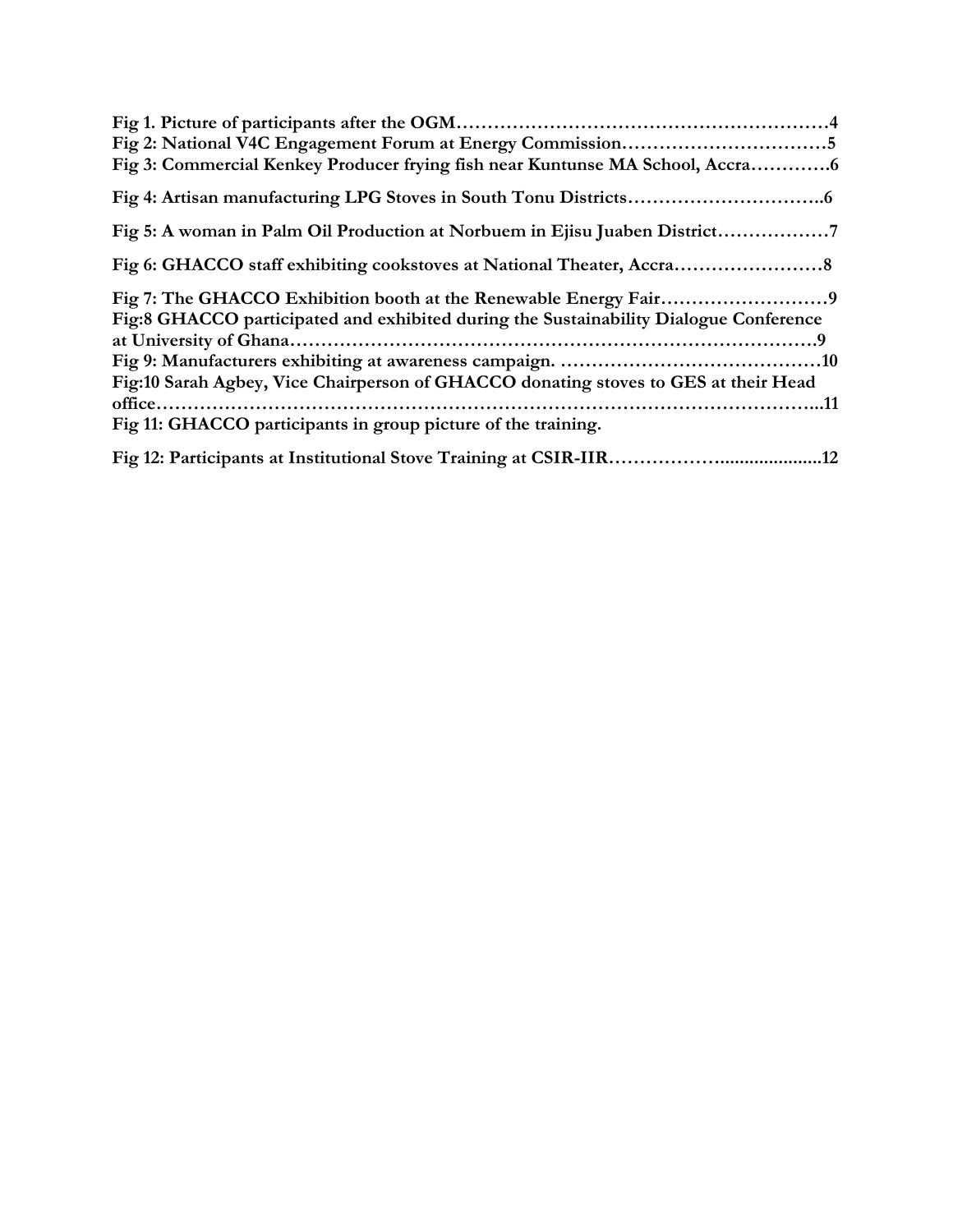| <b>CEO</b>       | Chief Executive Officer.                                 |
|------------------|----------------------------------------------------------|
| <b>ECREEE</b>    | ECOWAS Centre for Renewable Energy and Energy Efficiency |
| <b>GACC</b>      | Global Alliance for Clean Cookstoves                     |
| <b>GBC</b>       | Ghana Broadcasting Corporation                           |
| <b>GES</b>       | Ghana Education Service                                  |
| <b>GHACCO</b>    | Ghana Alliance for Clean Cookstoves                      |
| <b>GHC</b>       | Ghana Cedis                                              |
| <b>GTV</b>       | Ghana Television                                         |
| <b>ICS</b>       | <b>Improved Cooking Stoves</b>                           |
| <b>OGM</b>       | <b>Ordinary General Meeting</b>                          |
| <b>KNUST</b>     | Kwame Nkrumah University of Science and Technology       |
| LPG              | Liquefied Petroleum Gas                                  |
| <b>LTNDP</b>     | Long-Term National Development Plan                      |
| <b>NAMA</b>      | Nationally Appropriate Mitigation Action.                |
| <b>NDPC</b>      | National Development Planning Commission                 |
| <b>RVO</b>       | Netherlands Enterprise Agency.                           |
| <b>SDG</b>       | Sustainable Development Goals                            |
| <b>SNV</b>       | Netherlands Development Organization                     |
| TV3              | Televison 3                                              |
| <b>UG</b>        | University of Ghana                                      |
| <b>UN</b>        | United Nations.                                          |
| V <sub>4</sub> C | Voice for Change Project.                                |
| <b>WACCA</b>     | West Africa Clean Cooking Alliance.                      |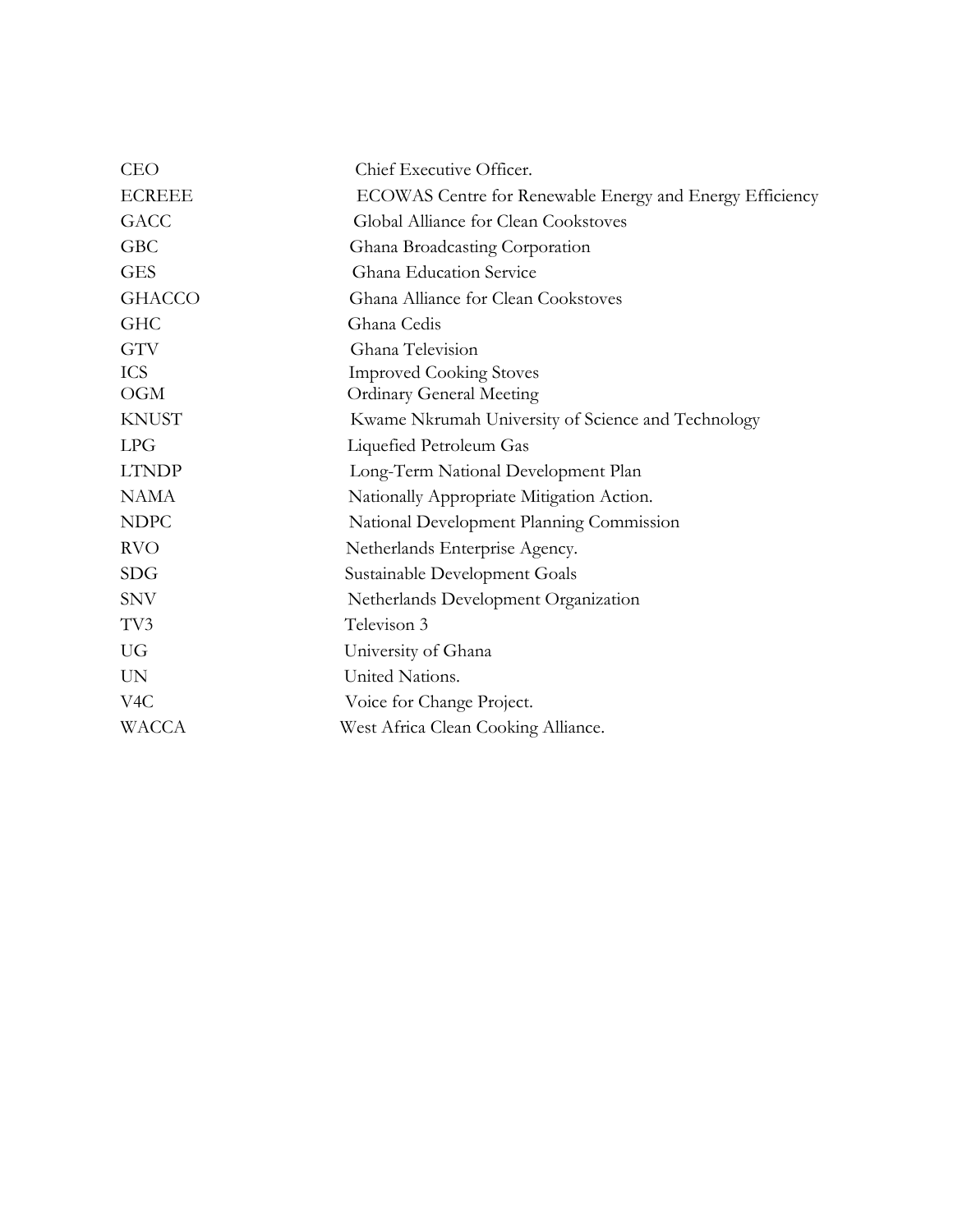### <span id="page-4-0"></span>**EXECUTIVE SUMMARY.**

*The reporting period under review spans from May 2016 to March 2017 with Raymond Kusorgbor as the National Program Coordinator and supported by the National Executive Board Lead by Nicholas Manu. This technical report covered milestones of some specific GHACCO initiatives and programs achieved quarterly. These milestones work into the broader strategy framework for awareness creation, adoption of clean cooking technologies, policy and cookstoves sector advocacy, research & development, and fostering collaboration with partners. The rest include promoting best practices in the clean cook stove sector, mobilizing resources for actors in the sector to upscale the production and distribution of clean cook stoves, implementing projects among others. The deliverable milestones captured formed part of efforts to support development of a thriving national market for clean cook stoves, strengthening coordination and information sharing among members. During the period under review, GHACCO had some few challenges of funding to implement its national programs. Nevertheless, the Executive Board has secured funding for three projects such as Voice for Change Partnership Program (V4C): 2016-2020, RVO Project: Strengthening Clean Cooking Sector of Ghana (2016- 2018) and Nexus Project: Biomass Fuel at the Nexus: Policy Lessons from Bottom-up Perspectives in Urban Ghana. – 2017. Major projects highlight within the period are enumerated below*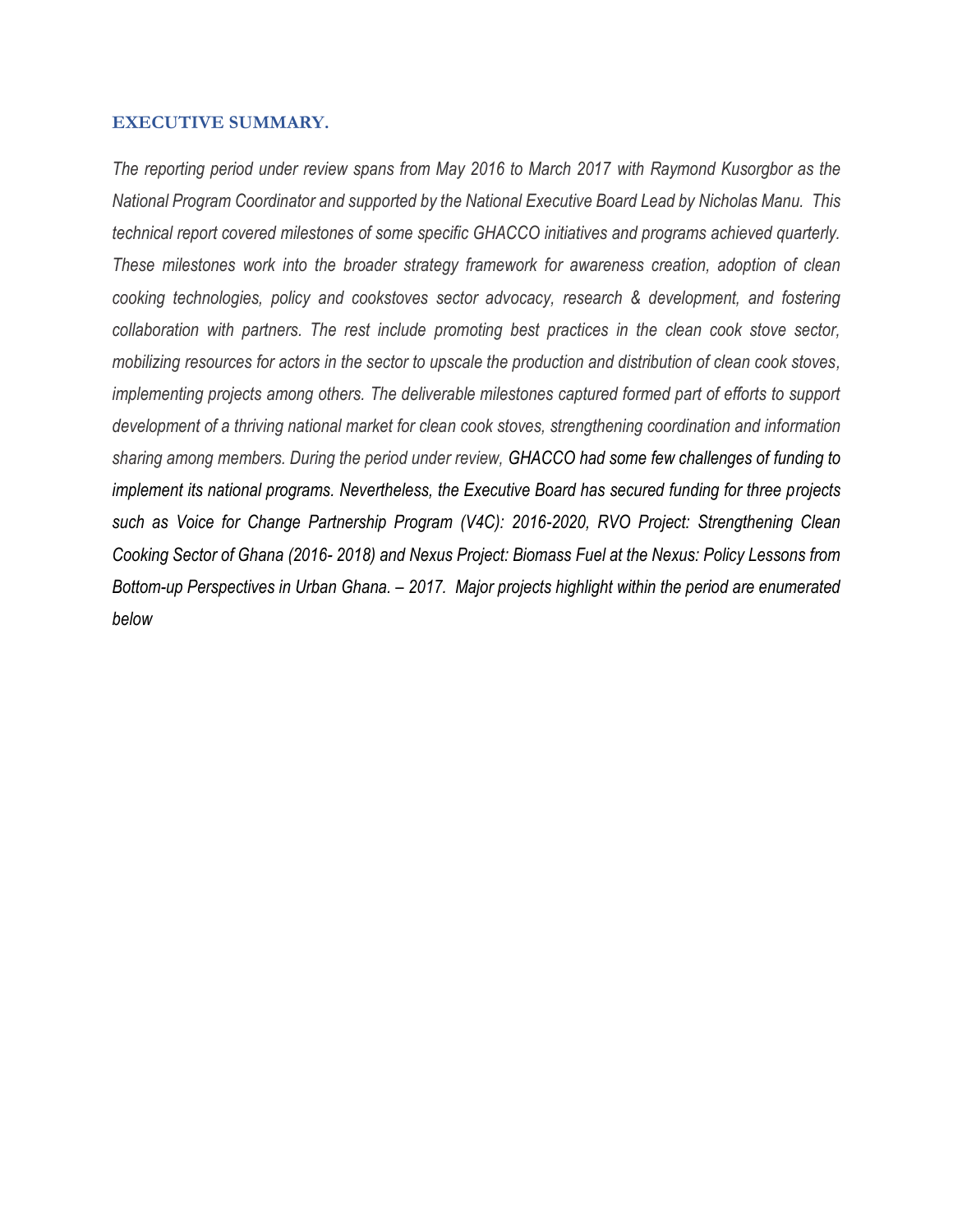## **1.0 INTRODUCTION**

The much-awaited Sustainable Development Goals (SDGs), as the new global development agenda for development has seen reorientation of most organizations system of operation including GHACCO. This included Sustainable Energy Governance Structures modelled to incorporate approaches and strategies on achieving; how to end household energy poverty, improve health & livelihood, take action on climate change and the environment, and build strong institutions among others.

GHACCO's analysis of the country's growing cookstoves & fuel energy governance structure posits that key components like: a). strategic framework, b.) Legal Framework, c.) Instructional Structure, d.) National Cookstoves Sector Policy Implementation, e.) Project Development and f.) Quest for Sustainable Funding, needs much attention.

In the period under review, captured activities that were undertaken from May 2017 to March 2017.

# <span id="page-5-1"></span><span id="page-5-0"></span>**2.0 GHACCO's GOVERNANCE AND ACCOUNTABILITY** 2.1 **ORDINARY GENERAL MEETING (OGM).**

The 2016 Ordinary General Meeting (OGM) was held on Friday, August 19, 2016 at Energy Commission. The meeting was co-chaired by the Chairman, Mr Nicholas Manu (who was on a business travel but participated via skype) and Vice Chairperson of GHACCO – Mrs. Sarah Agbey. GHACCO's Progress Report (Activity Report June 2015/ April 2016), ongoing Activities (May- July 2016) and the Financial Report was presented to members.

The OGM meeting provided an avenue to account to members, helped deliberated on projects initiatives implemented and on-going activities, opportunities for members, open forum & dialogue session for criticisms and contribution from members to enrich the governance system of GHACCO.



The National Executive Board reiterated the position of building its system to be a vibrant institution via: a) been financial accountable to members, b) operation of open door policy, c) building strong functional committees, regional steering committees, d) internalizing GHACCO constitutional provisions in jurisdiction, e) developing and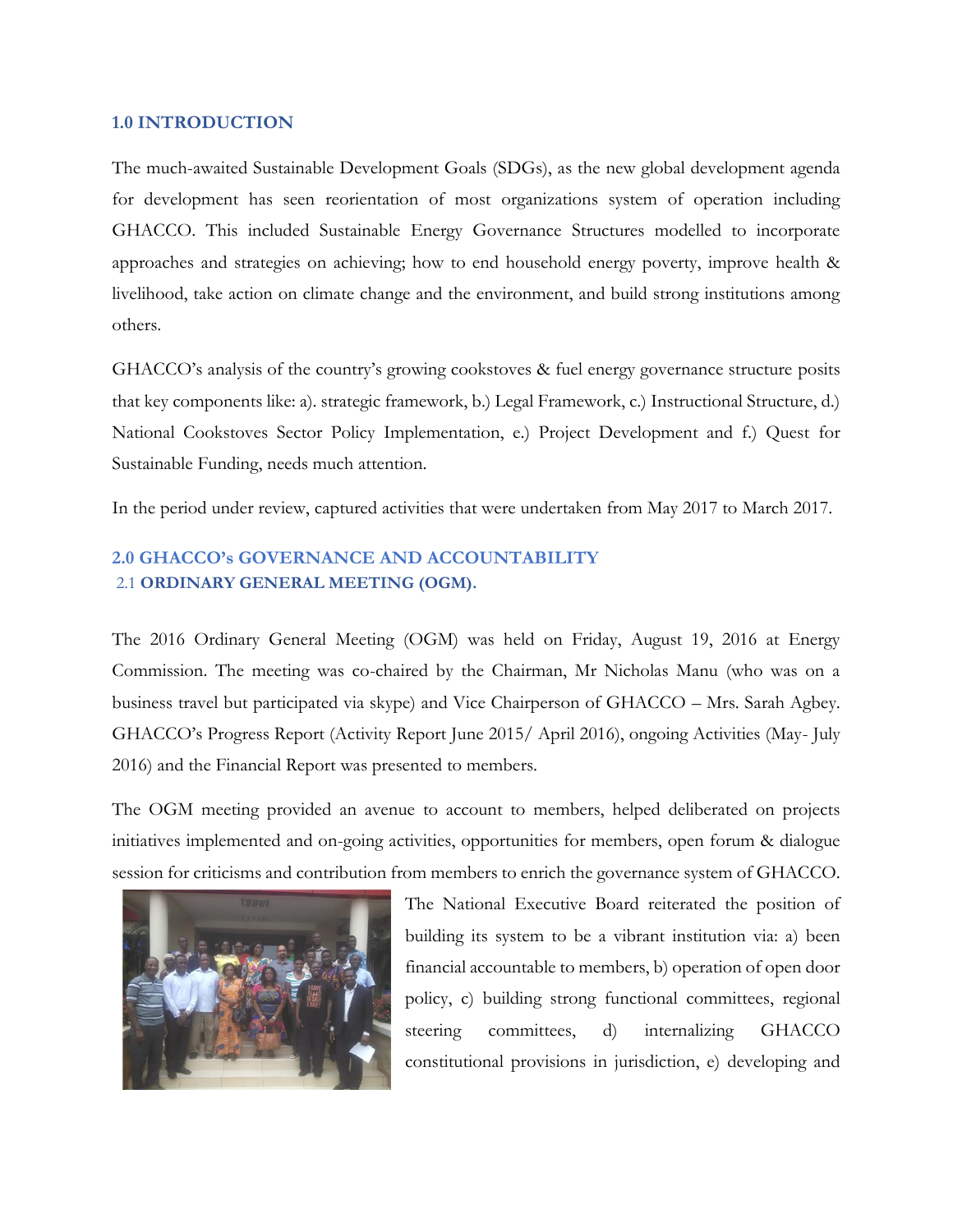### **Fig 1. Picture of participants after the OGM**

### <span id="page-6-0"></span>**3.0 COOKSTOVES POLICY & PLANNING GUIDELINE.**

#### 3.1 GHANA COOKSTOVES SECTOR POSITION PAPER DEVELOPMENT.

GHACCO for the first time, developed cookstoves sector national position paper for National Development Planning Commission (NDPC); a process of integrating Clean Cooking Sector initiatives and policies into the 40-year Long-Term National Development Plan (LTNDP) for Ghana. This was done in consultation with other stakeholders such as SNV, Energy Commission, and Ministry of Power.

This step was critical to ensure that GHACCO and cookstoves sector agenda receive long term priority attention. This formed part of the policy framework & planning guideline initiative of GHACCO on Clean Cooking. This will help in the long-term decentralization and fostering of political will of Metropolitan Municipal District Assemblies to incorporate clean cooking in Medium Term Development Plan.

### <span id="page-6-1"></span>**4.0 THE VOICE FOR CHANGE PROJECT.**

### <span id="page-6-2"></span>4.1 NATIONAL STAKEHOLDERS ENGAGEMENT

GHACCO organized a National Stakeholder forum for public hearing, discussions and facilitating common grounds towards successful implementation of the Voice for Change Project (V4C). The event was held at Energy Commission on Thursday, November 10, 2016 at 9:00 am. The GHACCO National Coordinator for the V4C, Raymond Kusorgbor chaired the forum and outlined Theory of Change, Context Analysis, Activity Plan, Engagement Strategy and the ongoing baseline survey for



the project. Major stakeholders who participated included: Ministry of Power, Energy Commission, Global Alliance for Clean Cookstoves, Nexus Project Team (Ho Polytechnic, Nottingham University, Gyapa), Manufacturers of Improved Cookstoves, Distributors & Retailers, Carbonized Charcoal Producers, World Education Int., Ghana School Feeding Program, GHACCO members among others.

**Fig 2: National V4C Engagement Forum at Energy Commission.**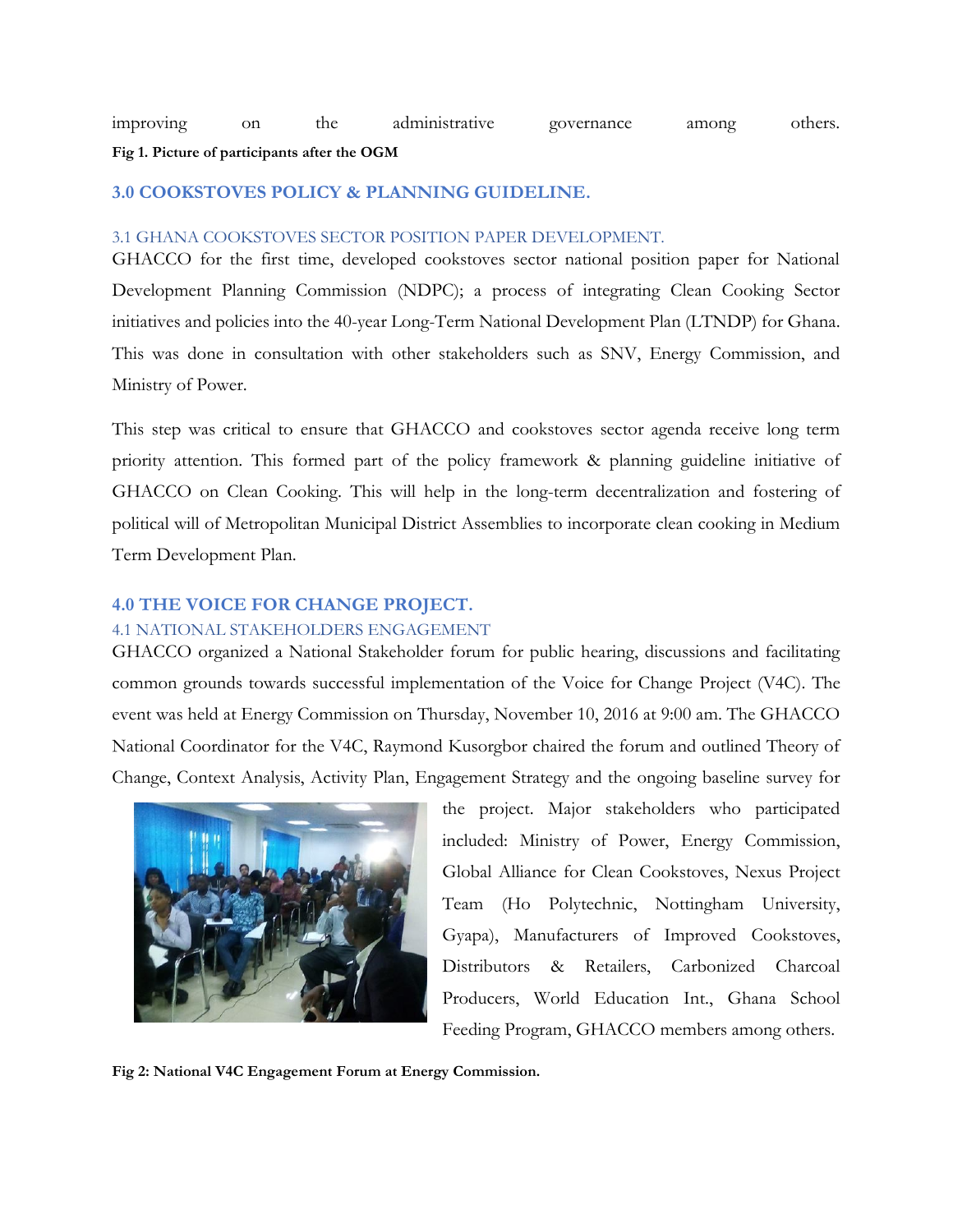### <span id="page-7-0"></span>**4.2 GA WEST (AMASSAMAN) FIELD REPORT- HIGHLIGTS.**

GHACCO engaged the Ga West District Assembly- District Coordinating Director, Head for Planning and Budget, to solicit their corporation in integrating Clean Cooking in their annual



development plan. Women groups in Gari processing using clean cooking institutional stoves at Manchie in the district lauded V4C policy integration support for the sector. The field visits took GHACCO to local chop bars, restaurants, school feeding catering facilities, commercial kenkey producers, households etc who are practicing unclean cooking technologies as part of baseline data collection survey.

**Fig 3: Commercial Kenkey Producer frying fish near Kuntunse MA School, Accra.**

Financial institutions also formed part of the baseline survey to be mobilized to invest in the clean cooking sector. This will help to upscale market development and investment drive for clean cooking technologies adoption by women groups in Agro Processing.

# <span id="page-7-1"></span>**4.3 SOUTH TONU DISTRICT (SOGAKOPE) FIELD REPORT**

As part of the project requirements, a stakeholder workshop of artisans, improved cookstoves & LPG cylinders' distributors/retailers, women & youth groups, caterers/cooks on school feeding program



were organized. GHACCO also contacted Agricultural Development Bank, Ghana Commercial Bank and Alpha & Omega Micro-Financial Institutions among others to financially support initiatives in the clean cooking business value chain in the district. A concept note on media advocacy plan is being developed to facilitate the enrollment of cookstoves programs in the local media eg. Radio Tonu and/or Freedom FM.

**Fig 4: Artisan manufacturing LPG Stoves in South Tonu Districts.**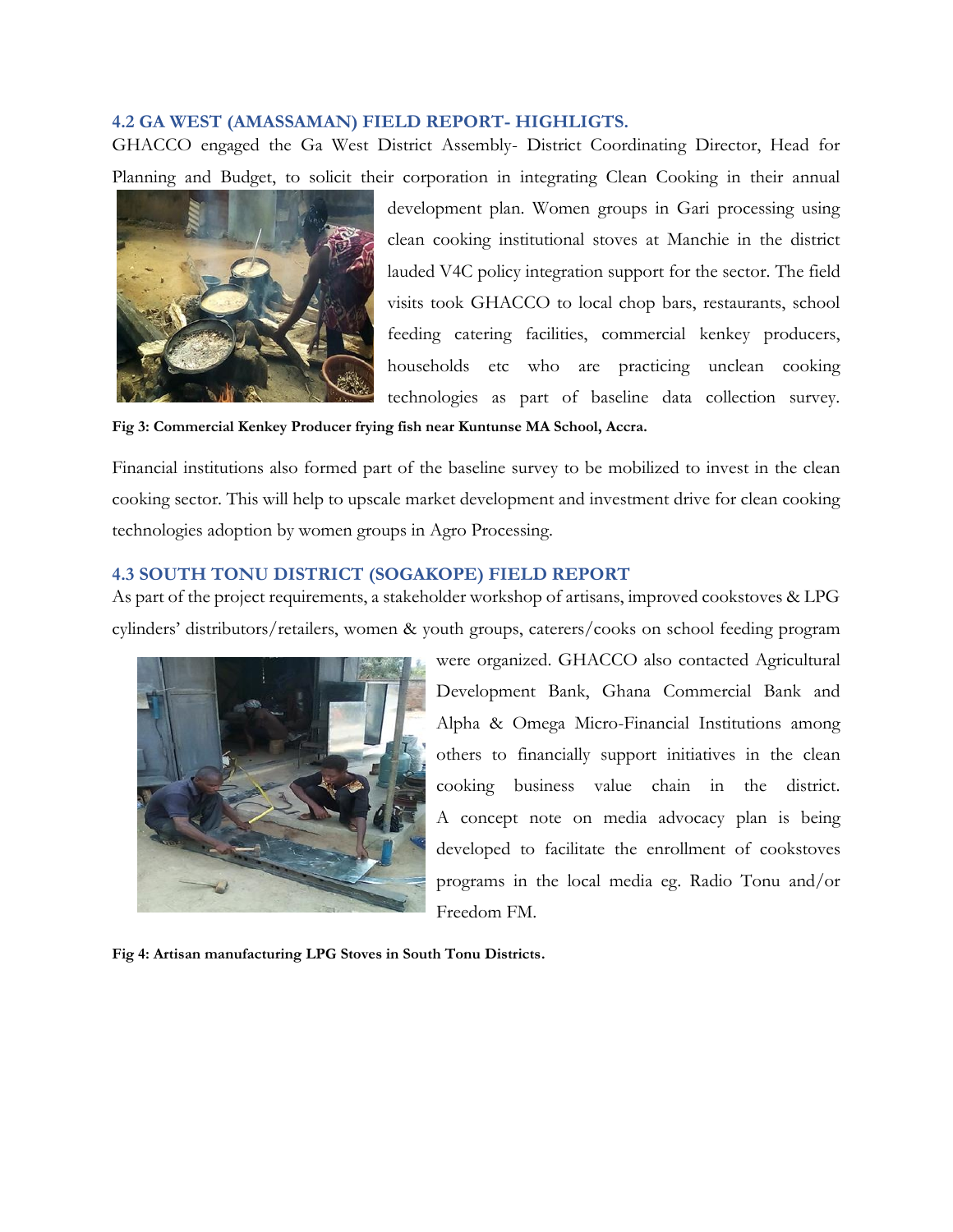# <span id="page-8-0"></span>**4.3 EJISU JUABENG DISTRICT (ASHANTI REGION) FIELD REPORT**

The final phase of stakeholders' consultations in the Ejisu Juaben District were concluded. This field



visit formed part of the computation of a baseline survey for the V4C program.

Many gender based livelihood and agro-processing businesses using open fire like Palm Oil Production, Palm Kennel Oil Extraction Pito Breweries, Soap Production etc activities were documented. Media houses, Financial Institutions, the District Assembly, and environmental groups contacted. This formed part of V4C stakeholders mobilization.

 **Fig 5: A woman in Palm Oil Production at Norbuem in Ejisu Juaben District.** 

### <span id="page-8-1"></span>**5.0 THE RVO PROJECT.**

In response to the need to upscale market innovation, strengthen governance structures of GHACCO, ensuring sustainability drive of GHACCO, mobilization of the LPG sector, and rural woodstoves market among others necessitated RVO Project coming into inception. This was initiated by the Executive Board in collaboration with SNV.

The inception phase of the project started in the last quarter of 2016. It was characterized by review and strategic planning, and development of a monitoring plan. One of the expected outcomes is to make GHACCO operationally and financially sustainable, being COO-led with a clear mandate, value proposition and strategic business plan, and with sufficient financial and personnel resources to secure continued operations beyond the project cycle.

# <span id="page-8-2"></span>**6.0 NEXUS PROJECT - UNIVERSITY OF NOTTINGHAM.**

The aim of the project is to demonstrate the utility of a bottom-up nexus approach for clean energy policies targeting biomass fuel users and producers. To achieve this aim, social scientists leading the team will work in partnership with physical scientists and stakeholders to:

a) investigate how urban households and charcoal producers in Ghana experience, envision and manage the nexus between energy, food, waste and the environment; and b) develop and disseminate the implications of this bottom-up understanding for national/international policies.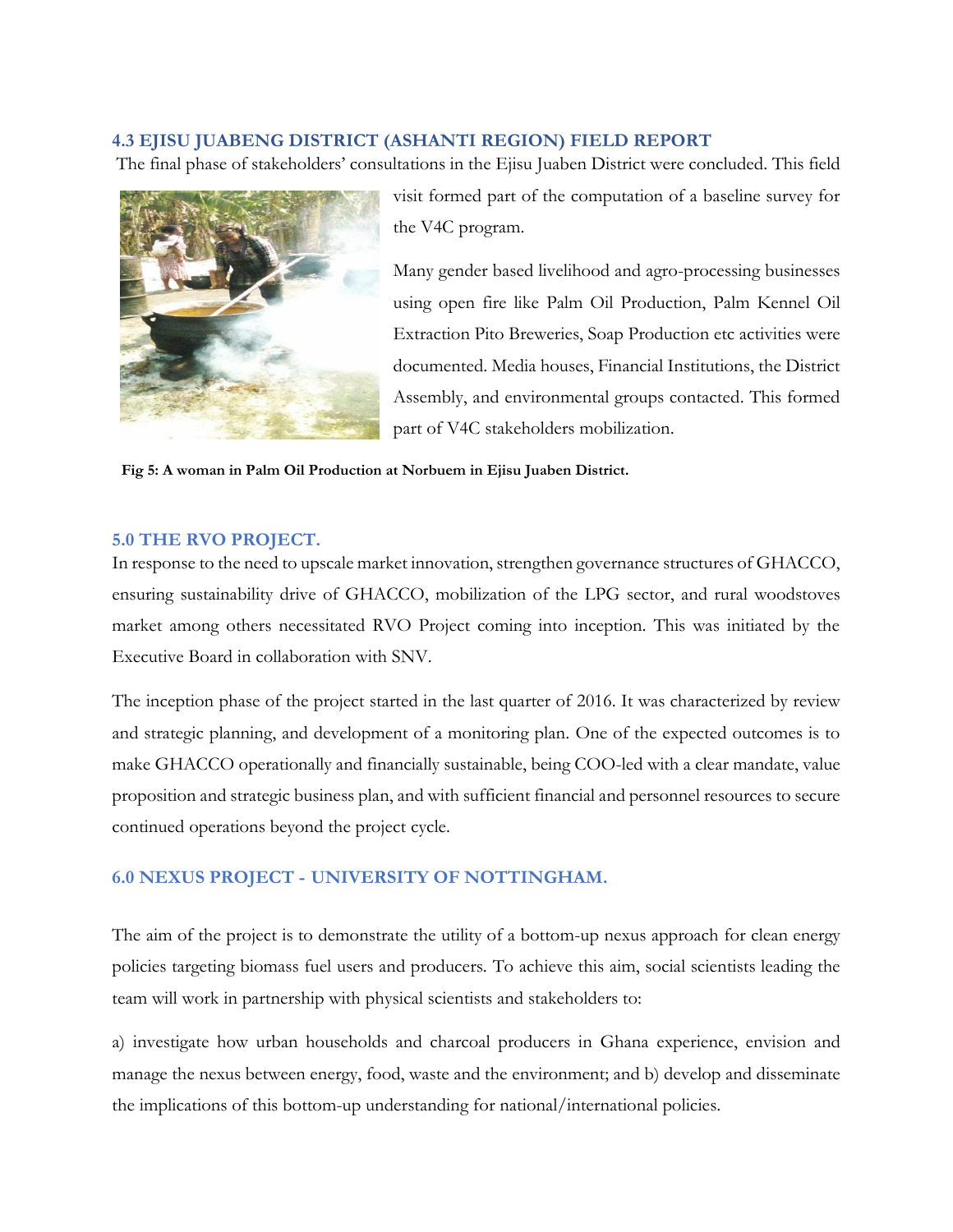To achieve these objectives, the University of Nottingham enters into a contractual agreement to work with local partners such as the Ghana Alliance for Clean Cookstoves (GHACCO), the Ho Technical University, and Relief International to implement the project and achieve its intended outcomes. The Project Subtitle is: Biomass Fuel at the Nexus: Policy Lessons from Bottom-up Perspectives in Urban Ghana

# <span id="page-9-0"></span>**7.0 NATIONALLY APPROPRIATE MITIGATION ACTION (NAMA) INVESTMENT GUIDE**

The Ghana Climate Change Policy recognized the adoption and distribution of improved cookstoves as a mitigation strategy. GHACCO and many other Private Enterprise Organizations deliberated on policy and investment drive initiatives that seek to reducing impacts of climate change.

GHACCO outlined its sector initiatives and projects essential to attract such investments such as carbonized charcoal production from agricultural waste or sustainable feedstocks, briquette production, biogas, LPG and improved cookstoves stoves, biogel, institutional stoves construction among others. GHACCO is leading the investment guide drive for the Energy Sector using Clean Cooking Technologies and its associated businesses as case model.

# <span id="page-9-1"></span>8.0 NATIONAL CLIMATE CHANGE AND GREEN ECONOMY WEEK

A member organization of GHACCO participated in planning and organizing of the National Climate Change and Green Economy Week held at the National Theater on 27th October 2016.

GHACCO advocated for national support to actively upscale cookstoves adoption; a mitigation



strategy for the fight of climate change. GHACCO exhibited various brands of improved cookstoves and fuels to participants to promote the stoves during the event.

GHACCO in collaboration with 2 member organizations (World Education Int. and Ghana Girl Guides) and organized a community cookstoves technology demonstration fairs in Sapeiman, Kuntunse, and Sege in the Greater Accra Region.

**Fig 6: GHACCO staff exhibiting cookstoves at National Theater, Accra.**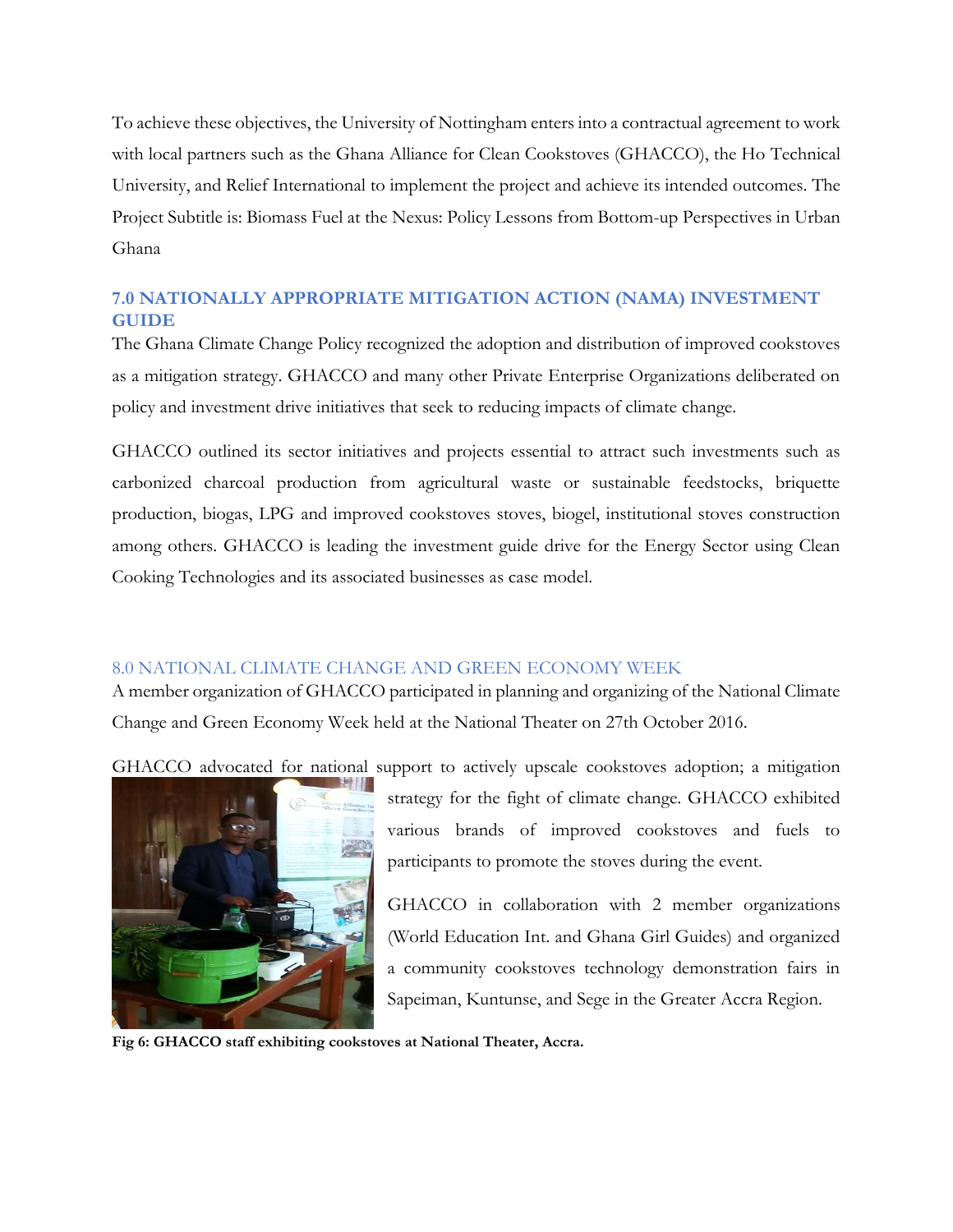# <span id="page-10-0"></span>9.0 NATIONAL CONFERENCE AND FAIR.

# <span id="page-10-1"></span>**9.1** THE SECOND RENEWABLE ENERGY FAIR.

GHACCO mobilized, negotiated and facilitated the participation as well as exhibition by its members during the Renewable Energy Fair hosted at the International Conference Center from 9th-11th August 2016.



The event provided members the opportunity to showcase their products and services, give presentations on their cookstoves projects. Members of GHACCO were exposed to trends, issues and developments pertaining in the sector. For GHACCO as a body, the event fostered marketing opportunities and engendered networking channels with major industry players.

**Fig 7: The GHACCO Exhibition booth at the Renewable Energy Fair.**

# <span id="page-10-2"></span>10.0 COOKSTOVES INTER- SECTORIAL CONFERNCE.

The Cookstoves Inter- Sectorial Conference, a formal cookstoves sector policy roundtable discussions was held at the Energy Commission on September 1 2016. The meeting was attended by officials from the Ministry of Power, Ministry of Petroleum & Energy, Ghana Standard Authority, Environmental Protection Agency, Ministry of Environment, Energy Commission, Ministry of Health, Ministry of Agriculture, SNV among others. GHACCO with the stakeholders deliberated on Cookstoves Research Funding initiatives, Tax Policy Incentives, LPG sector support to GHACCO, how to synchronize information on cookstoves projects and data collection system among others. The conference will be organized quarterly to review sector activities and projects.

# <span id="page-10-3"></span>**11.0 ACADEMIA AND GHACCO COLLABORATION.**



GHACCO is lobbying for collaborations with University of Ghana (UG) on areas of common interest. This involves key sectorial areas such as on clean energy, environment, climate change, cookstoves policy, research among others. It involves Institute for Environment and Sanitation Studies (College of Basic and Applied Sciences) and Department of Geography and Natural Resource Management. GHACCO is engaging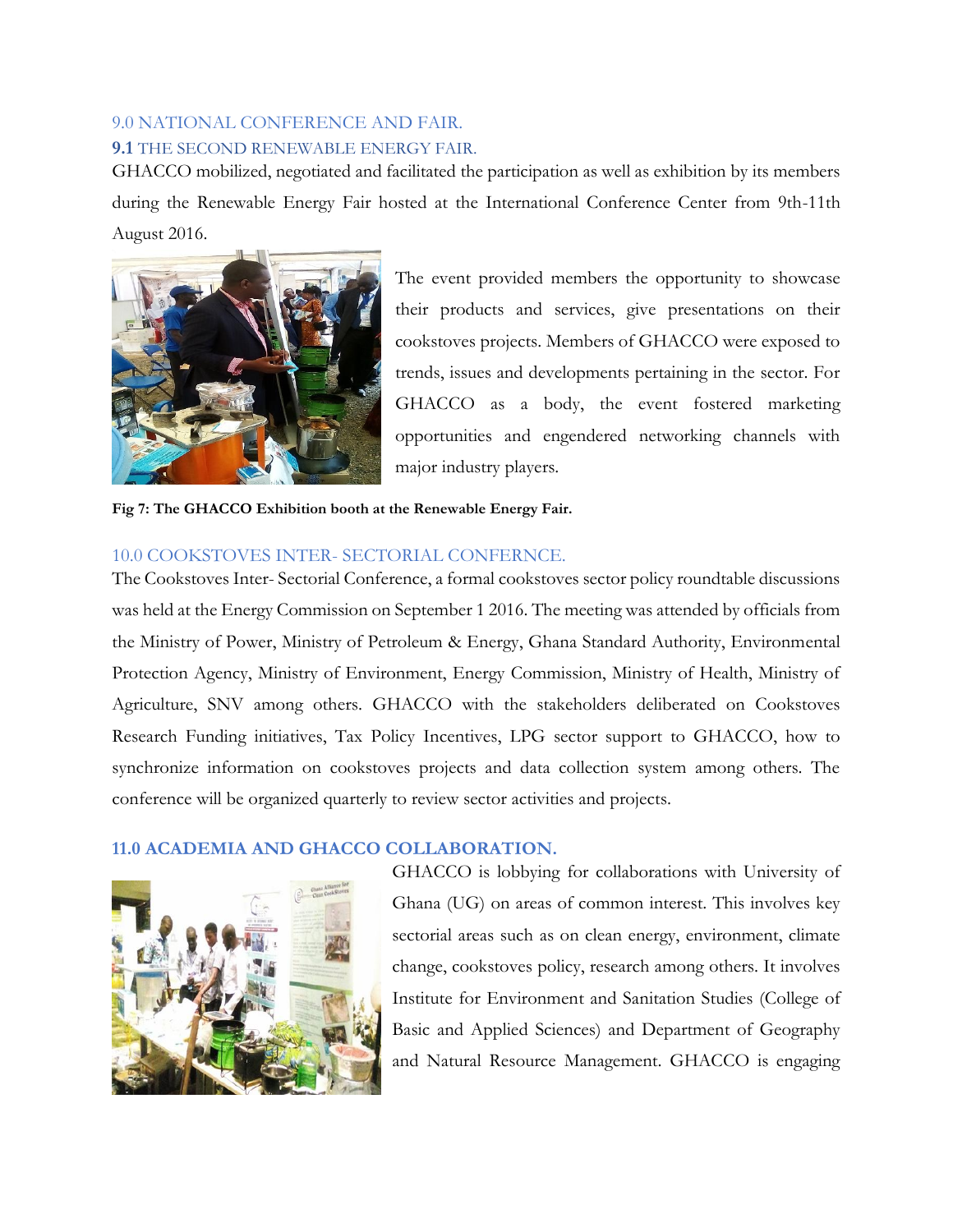**Fig:8 GHACCO participated and exhibited during the Sustainability Dialogue Conference at University of Ghana.**

UG for the purpose of Sustainable Development Goal labs establishment to generate

prototype solutions to complex problems in the clean cookstoves and energy sector with potential for transformative impact on SDG 7.

# <span id="page-11-0"></span>**12.0 FIELD VISITS COOKSTOVES ENTERPRISES MAJOR DISTRIBUTORS OF CLEAN COOKING TECHNOLOGIES AND VOLTA RIVER AUTHORITY.**

GHACCO begun a visit to artisans/ manufacturers, distributors and retailers of the improved cookstoves and fuels. It formed part of the process to facilitate cookstoves sector business incubation process- one of the key elements to ensure their "bankability". GHACCO also visited Corporate Social Responsibility Projects of Clean Cookstoves Adoption along communities along the Lower Volta River Basin. The project was led by Volta River Authority that afforded GHACCO the opportunity to collaborate on deployment of clean cooking technologies to such underprivilege communities

# <span id="page-11-1"></span>**13.0 NATIONAL COOKSTOVES MARKET ACTIVATION CAMPAIGN.**

GHACCO collaborated with GACC to organize and subsequent participation of manufacturers and mobilized data for the campaign. GHACCO was critical in the event lunch up at Children's Park in Accra. This market activation took place in market center such as: Kaneshie, Mallam Attah, Nima, Dome, Madina, Labadi, Dansoman, Ashiaman of Accra and in Kumasi: Spintex, Bantama, Dr Mensah Street, and Asafo Market**.** It involved manufactures such as CookClean Ghana Limited, Relief International, Toyola Energy and Envirofit participated in the market awareness creation on cookstoves.



**Fig 9: Manufacturers exhibiting at awareness campaign.**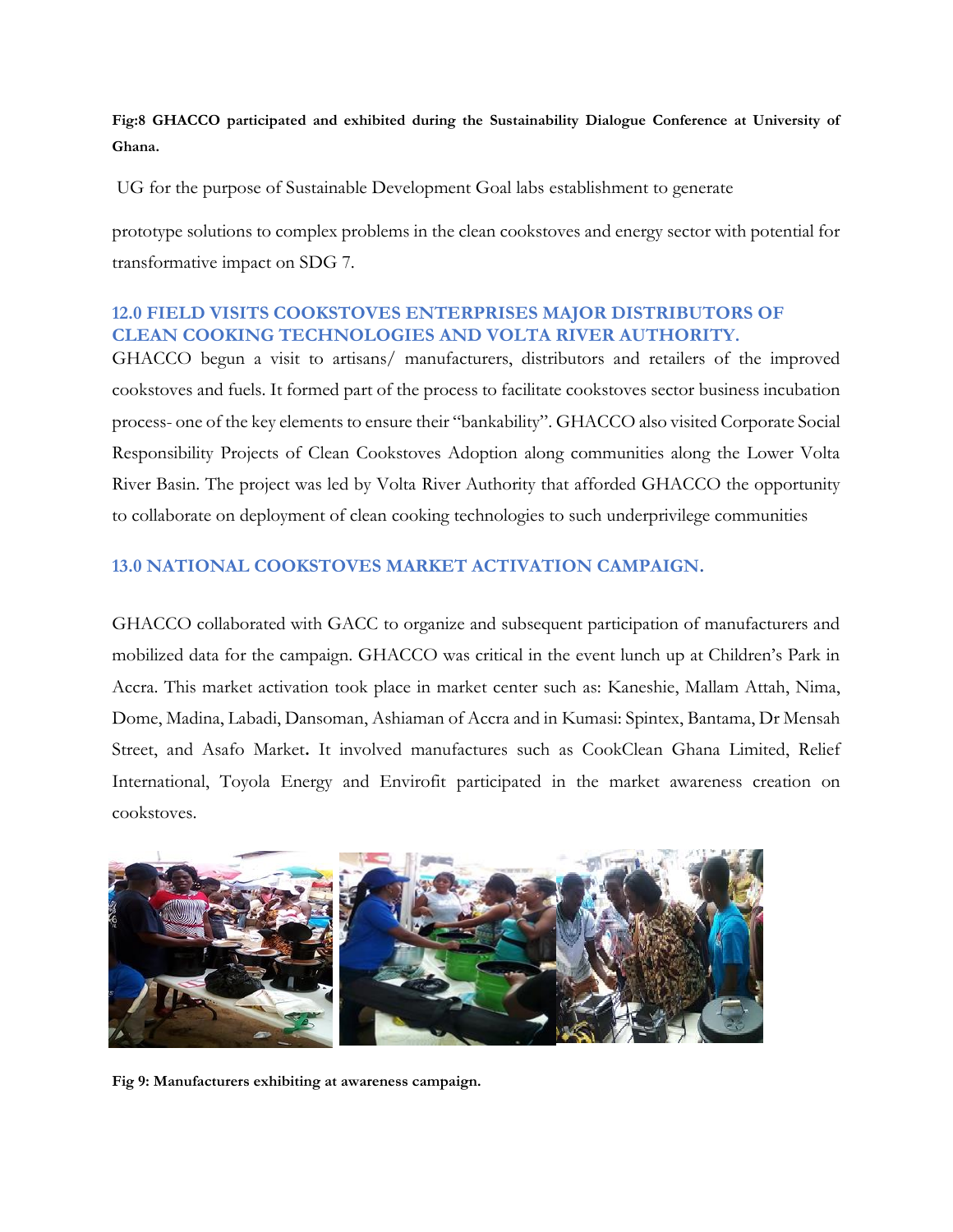# <span id="page-12-0"></span>**14.0 GHACCO STOVES DONATION TO GES AND NATIONAL COOK ART FESTIVAL PARTICIPATION.**

The Ghana Alliance for Clean Cookstoves and Fuels (GHACCO) donated an assorted clean and improved cookstoves to the Ghana Education Service (GES) at its national headquarters in Accra to facilitate awareness creation and education on clean cooking in basic and senior high schools in



Ghana. The clean and improved cookstoves donated included 10 CookMate stoves, 20 Toyola stoves, 10 Cooking Bags bought by Auntie Sarah), 10 Holy Cooks from Man & Man, 1 stove from Asa Initiative, 5 boxes & 7 mini- size packaged briquettes and Kwesi Sarpong's cash donation of GH.500. This is to support training of cookstoves ambassadors at the National Cook Art Festival held in Sunyani; August 2016.

### **Fig:10 Sarah Agbey, Vice Chairperson of GHACCO donating stoves to GES at their Head office**

# <span id="page-12-1"></span>**5.0 GHACCO GIRLS GUIDE COLLABORATION/TRAINING.**

GHACCO is also working with Ghana Girl Guides to mainstream Clean Cooking solution and training girls as agent of change. During last week in June 2016 there was training and exhibition of stoves at Anyamam in Ada District. The community cookstoves awareness campaign and exhibition sensitized indigenes on clean cooking. GHACCO participated in the event with cookstoves samples: CookMate, Gyapa, Toyola, Environfit, Cooking Bag and Kiko Stove & Gel made available for training. GHACCO also participated in a cookstoves durbar held at Sege in August 2016.

### <span id="page-12-2"></span>**16.0 PARTNERSHIP INITIATIVES.**

GACC has been a faithful partner to GHACCO and recently support top women CEO in the clean



Cookstove sector with a training on Grant writing, fundraising and proposal development to attract grant funding for their social enterprises. This is to cooperate with cookstoves initiatives, training capacity development for members and share information to help the sector. The members of GHACCO participated in training program for women-led businesses is aimed at boosting the fund raising

**Fig 11: GHACCO participants in group picture of the training.**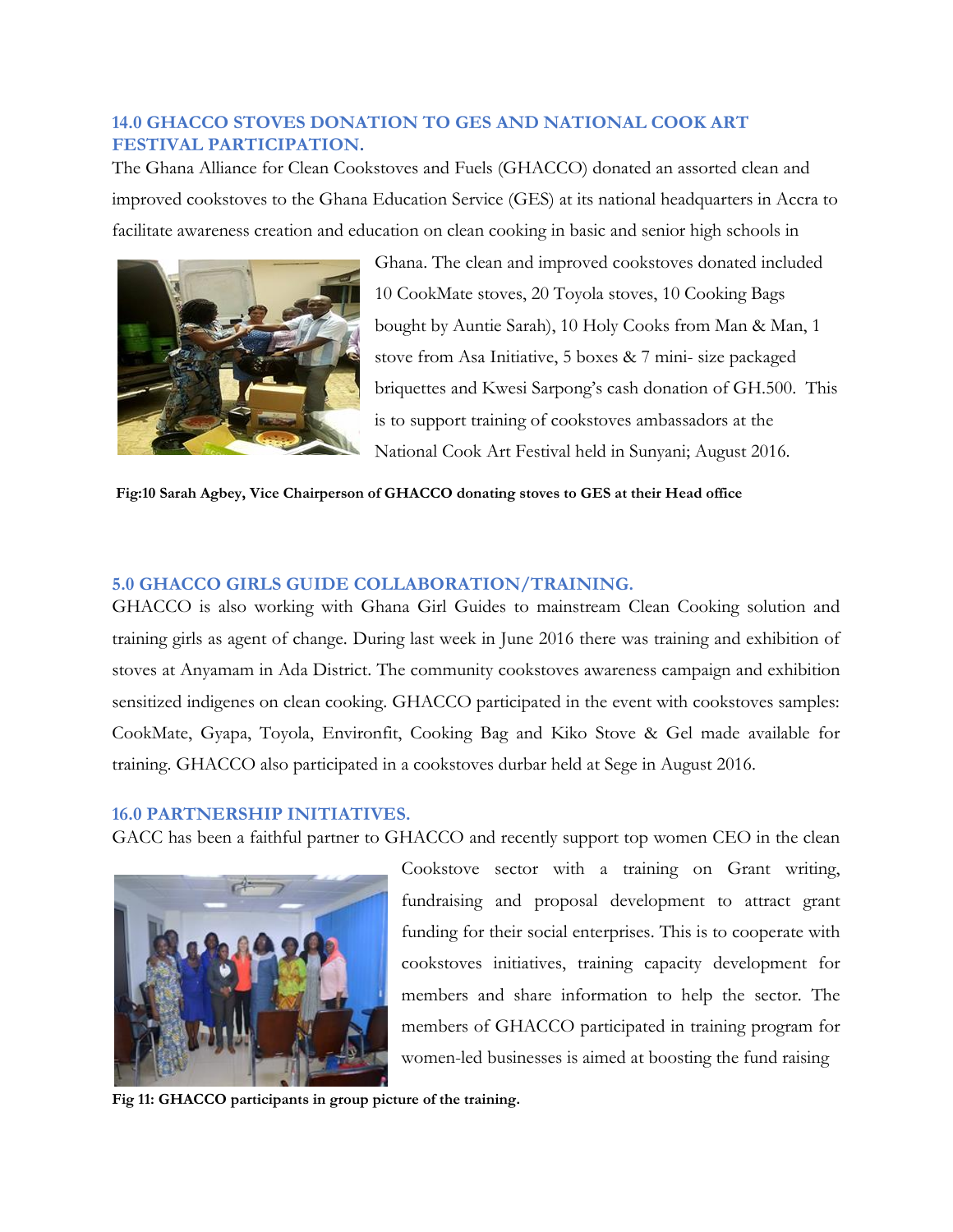and management skills of women leaders in the clean cookstoves and fuel sector. During the one-day workshop, participants honed their skills in grant seeking, and increased their understanding of the international donor landscape.

### <span id="page-13-0"></span>**17.0 FUNDING.**

GHACCO also submitted proposals to secure funding for skills development and technical support for artisans, manufacturers and gender based agro-processing businesses. GHACCO is currently engaging MTN for cookstoves projects sponsorship drive. Pre- Cookstoves Investment Round Table Meetings with management and head of some Financial Institutions at their head officers in Accra has begun. As part of the field work, GHACCO had meetings with 20 banking institutions in January 2017. The essence is to drive investment support to the sector businesses

### <span id="page-13-1"></span>**18.0 GHACCO AND MEDIA**

GHACCO has developed a media concept note and clean cooking program content developed to facilitate hosting cookstoves sector programs in the National and Local media platforms. GHACCO already begun lobbying with, GBC Radio, GTV, TV3, GHOne, Max international, 7plus Media, Business and Financial Times, Radio Tongu in Volta Region (V4C Program), Okese Fm in Ejisu Juaben (V4C Program) etc. in this regard. In view of this, series of new desk reports and interviews on GHACCO initiatives were aired in GBC Unique 95.7 this year. Publications in Business and Financial Times is in the processe.

### <span id="page-13-2"></span>**19.0 INTERNATIONAL COLLABORATION & TRAINING.**

GHACCO hosted Mr. Antonio Palazuelos, a consultant commissioned by West Africa Clean Cooking Alliance (WACCA) and Ecowas Center for Renewable Energy & Energy Efficiency (ECREEE) to elaborate an awareness and sensitization strategy on access to cooking energy solutions. A series of meetings were held with the country stakeholders (NGO, private sector, government, manufactures, GACC, Energy Commission etc.) in the cooking energy field. GHACCO initiatives on clean cooking was enumerated and social marketing communication strategies essential were recommended. During field visit GHACCO reiterated the need for Institutional Cookstoves training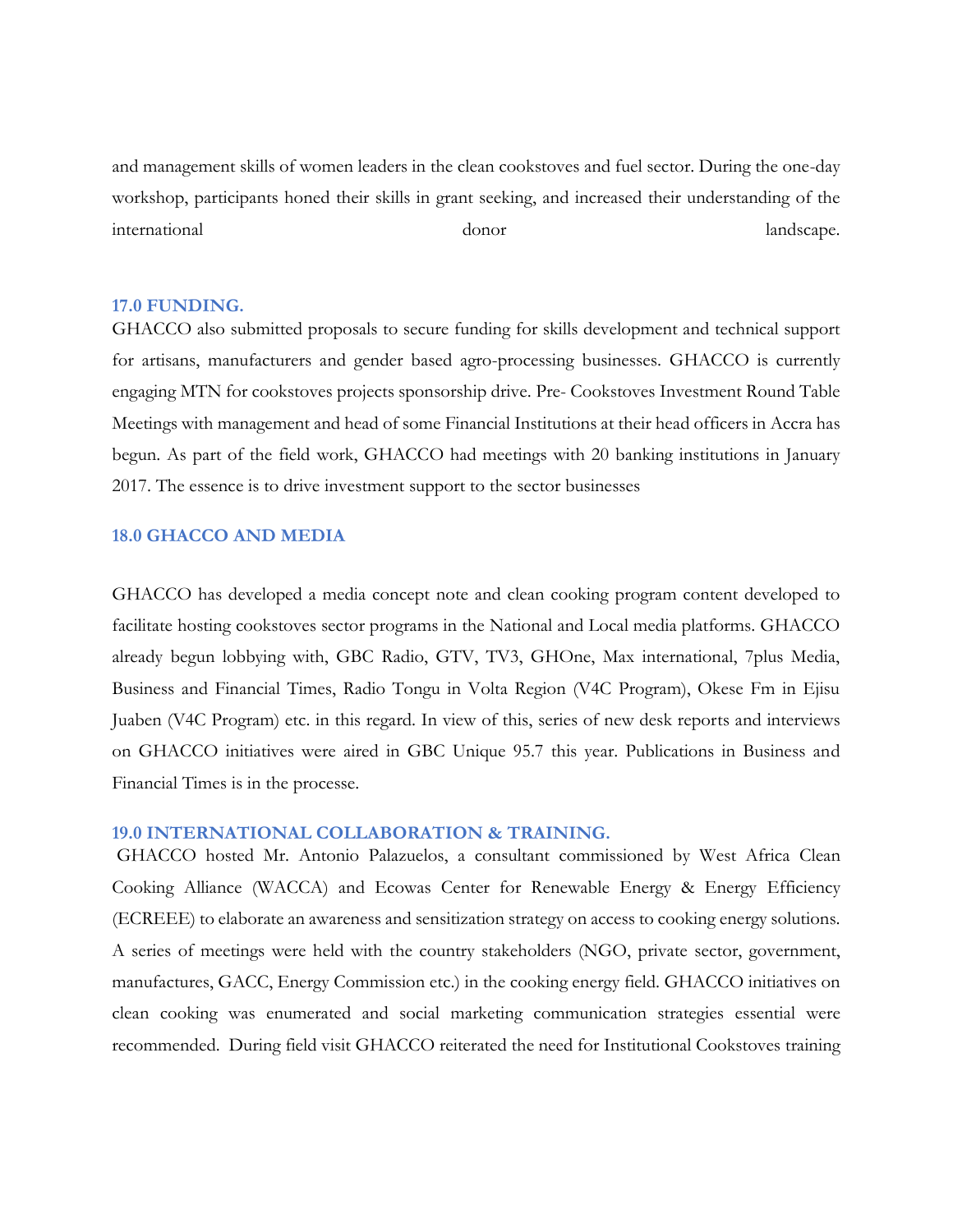for the sector. This formed part of the activities GHACCO logistical arrangement undertaken in



organizing training for Institutional Stove Builders in Ghana including West Africa Countries like Gambia, Liberia, Nigeria among other. This event took place at Council for Scientific and Industrial Research - Institute of Industrial Research (CSIR-IIR) at Accra in March 2017.

**Fig 12: Participants at Institutional Stove Training at CSIR-IIR**

### <span id="page-14-0"></span>**20.0 WHAT WENT ON WELL, WHAT DID NOT AND LESSONS LEARNT.**

GHACCO had challenges in for funding its national program initiatives, Nevertheless, the Executive Board has secured funding for three projects:

- 1. Voice for Change Partnership Program (V4C): 2016-2020
- 2. RVO Project: Strengthening Clean Cooking Sector of Ghana. 2016- 2018
- 3. Nexus Project: Biomass Fuel at the Nexus: Policy Lessons from Bottom-up Perspectives in Urban Ghana. - 2017

GHACCO secretariat had 3 major capacity trainings in advocacy The Board lacks much needed financial resources to undertake evidence based researches in the sector to facilitate lobbying and investment; research on impacts of taxation on clean cookstoves sector, evidence base advocacy on the impacts of taxation, among others. Also, resource constraints and logistical challenges affected effective monitoring of the sector, visiting manufacturers for data collection and reporting throughout the entire country and lack of permanent administrative office space. Also, limited funding and insignificant value of membership dues collected affected plans of establishing working capital fund for artisans. The lessons learnt posited the need of GHACCO continuous dialogue with policymakers, governments, investors and major stakeholders take actions to expand sustainable energy access at the household level specifically the clean cooking energy. Also, to plan for research to be undertaken on impacts of taxes and seeking sustainable funding for the sector. The need for GHACCO to organize media workshops to educate media houses on its initiatives to increase awareness for clean cooking and fuel adoption in the country has been proposed.